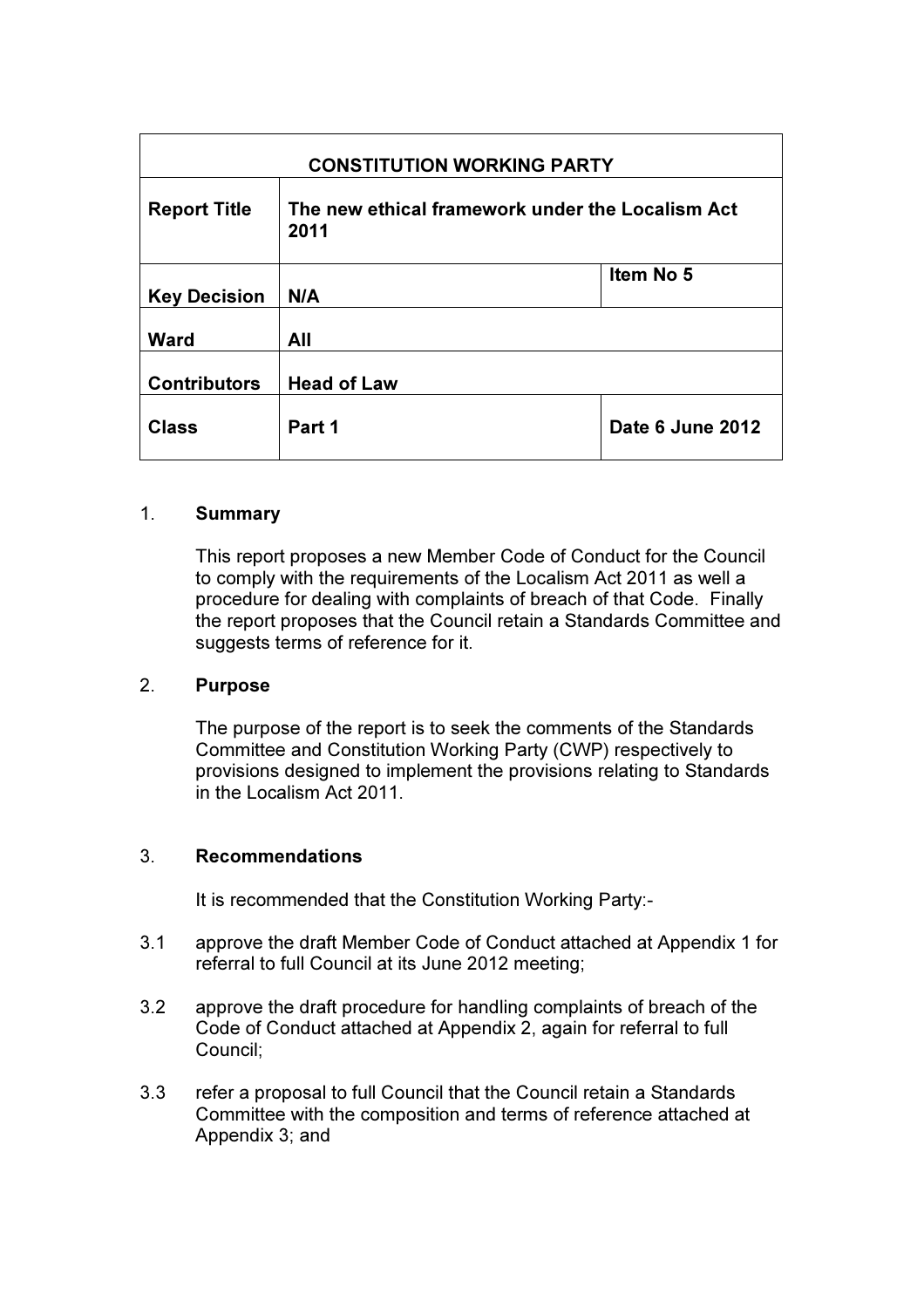3.4 note that an advertisement has been placed on the Council's website seeking the services of an Independent Person who must be consulted prior to any decision being made following investigation of a complaint under the procedure for handling allegations of breach of the Member Code of Conduct

# 4 Background

- 4.1 Under the Local Government Act 2000 an ethical framework for local authorities is in place until  $30<sup>th</sup>$  June 2012. That framework includes, amongst other things,
	- (a) a statutory Code of Conduct
	- (b) a legal requirement for authorities to have standards committees to promote high standards of ethical behaviour and to investigate complaints of breach of the Code of Conduct
	- (c) a statutory basis for membership of and voting by independent members of the Standards Committee
	- (d) a statutory process for investigation of allegations of breach of the Member Code of Conduct.
	- (e) the ability of local Standards Committees to impose sanctions for proven cases of breach of the Member Code
- 4.2 Until the beginning of this year there was a statutory role for the independent body, Standards for England in promoting ethical standards, monitoring local authority performance in this area and investigating the most serious allegations of breach.
- 4.3 The Localism Act 2011 abolishes the old regime totally from  $30<sup>th</sup>$  June 2012 and requires authorities to put in place new provisions with effect from  $1<sup>st</sup>$  July 2012.
- 4.4 The differences between the old and new provisions were most recently the subject of a full briefing to the Standards Committee on 1<sup>st</sup> March 2012, but the key features of the new legal requirements can be summarised as follows:-
	- (a) the abolition of the national Member Code of Conduct and the introduction of statutory elements which must be incorporated in a local Code of Conduct. Those statutory elements relate to the Nolan principles which must be followed and the declaration of interests
	- (b) discretion locally to build on the statutory elements which must be reflected in the Code of Conduct should the local authority see fit to do so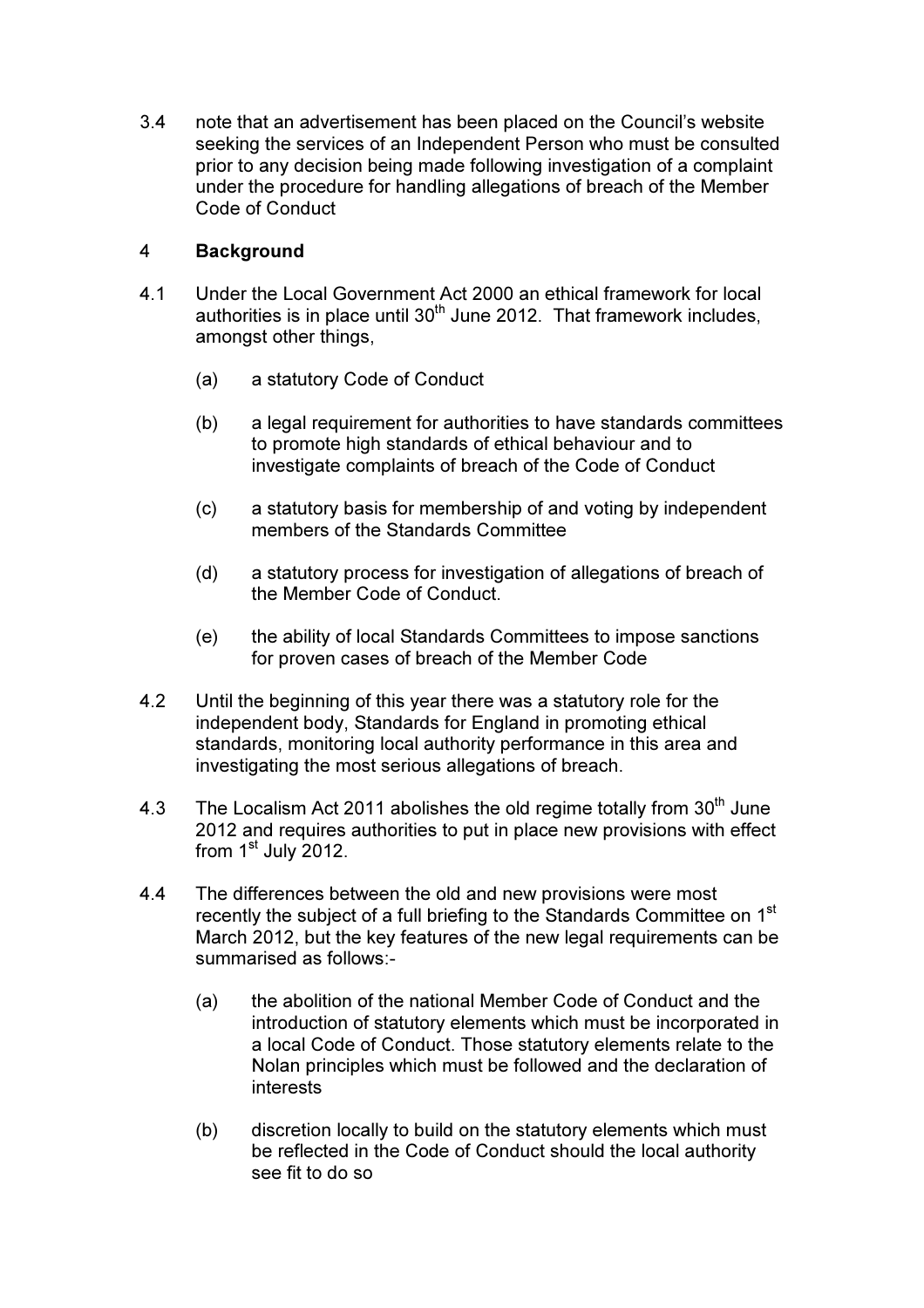- (c) the abolition of the requirement for all members to undertake in writing to comply with the Member Code of Conduct
- (d) there is no longer a statutory requirement for a Standards Committee, and if one is appointed there are no special legal provisions enabling independent members to vote or chair meetings
- (e) The only sanctions which can be imposed on members breaching the Code are criminal sanctions for breach of the provisions relating to the declaration of interests and withdrawal from consideration of matters in which members have disclosable interests.
- (f) the abolition of the legal requirement to declare the member's interests at meetings if the member has already disclosed the interest in the Register of Members' Interests
- (g) the procedure for investigation of allegations of complaints of breach of the Code of Conduct is a matter for local discretion. However, before making any decision in relation to a breach of the Code of Conduct, an Independent Person must first express their views on the matter. The member concerned may also refer to the Independent Person.
- 4.5 On 7<sup>th</sup> December 2011, the Standards Committee agreed that the Council keep the existing Member Code of Conduct unless there is good reason for departure from it and adopt an investigations procedure that promotes confidence and embodies flexibility and that officers bring a further report back on this at the appropriate time.
- 4.6 On 15 November 2011 , the Constitution Working Party resolved to recommend to the Council that it retain a Standards Committee with support for independent membership when it adopts new ethical framework arrangements.

# 5. A draft Member Code of Conduct

- 5.1 Attached at Appendix 1 is a draft Member Code of Conduct, highlights those elements which are statutory and those which are recommended for adoption locally. Officers are of the view that the inclusion of the local elements shown in text boxes strikes a balance between a code that is on the one hand clear and robust and on the other not overly onerous on members. Officers believe that the adoption of the code attached at Appendix 1 should still inspire public confidence as well as being realistic and not overly complicated or bureaucratic.
- 5.2 Members will note that the draft Code is not explicit on what is a disclosable pecuniary interest and what is not, that is because the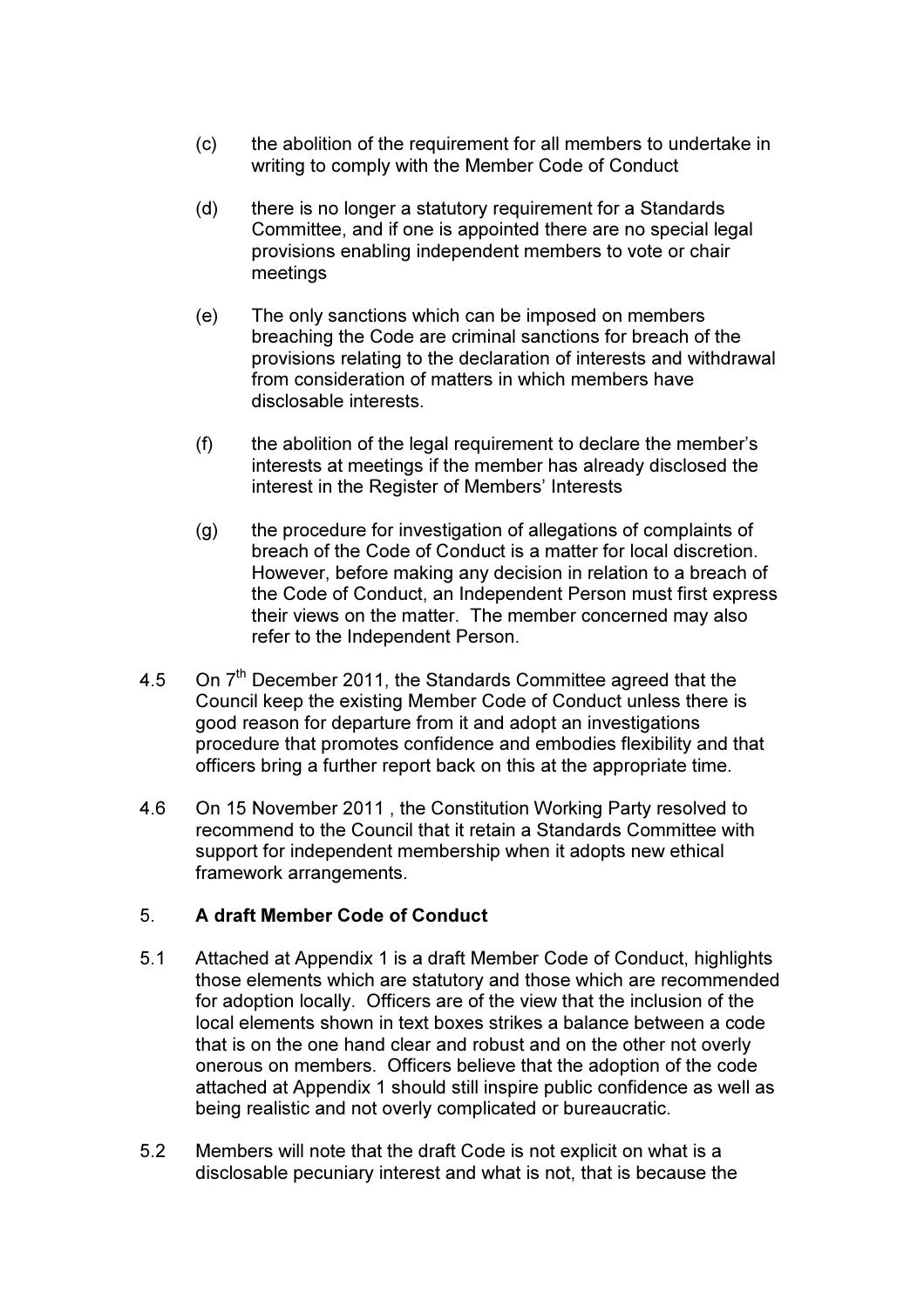regulations have not yet been received, though CLG have confirmed that they are expected any day and the implementation date is still to be  $1<sup>st</sup>$  July. If they are not received prior to the CWP meeting, officers propose that the definition of disclosable pecuniary interests be inserted as set out in the regulations when published, and that those other interests to be disclosed in the Register of Members' Interests be those which would now be disclosable under our existing Code. If that is agreed, the Monitoring Officer would propose that authority be delegated to her to amend the draft Code to give that effect prior to the Council meeting.

### 6. A draft procedure for the investigation of complaints of breach of the Code

A draft procedure is now attached at Appendix 2. It is a much simpler procedure than that which has been previously in place as a matter of law which was widely recognised as lengthy, rather complicated, costly and could not be adapted to the particular circumstances of the allegation. The new draft procedure has as its key elements:-

- (a) that complaints be referred to the Monitoring Officer in writing.
- (b) that where the Monitoring Officer thinks it appropriate, she may try to resolve the matter informally by discussion with both the complainant and the member concerned or otherwise.
- (c) where this cannot be achieved or where the Monitoring Officer thinks it appropriate that a formal investigation take place, the Monitoring Officer may investigate the complaint personally or appoint another person to do so on her behalf.
- (d) the Monitoring Officer or the person appointed by her to investigate the complaint will produce a report of their investigation
- (e) Once the Monitoring Officer or the person appointed by her to investigate the complaint has completed their investigation whether or not they are of the view that a breach of the Member Code of Conduct has occurred, they will send a copy of their report and all supporting documentation to the Independent Person .
- (f) the Independent Person will review the documentation sent by the Monitoring Officer and any further documentation received from the member concerned and produce a report for the Standards Committee.
- (g) A sub committee of the Standards Committee will consider the Monitoring Officer report, the report of the Independent Person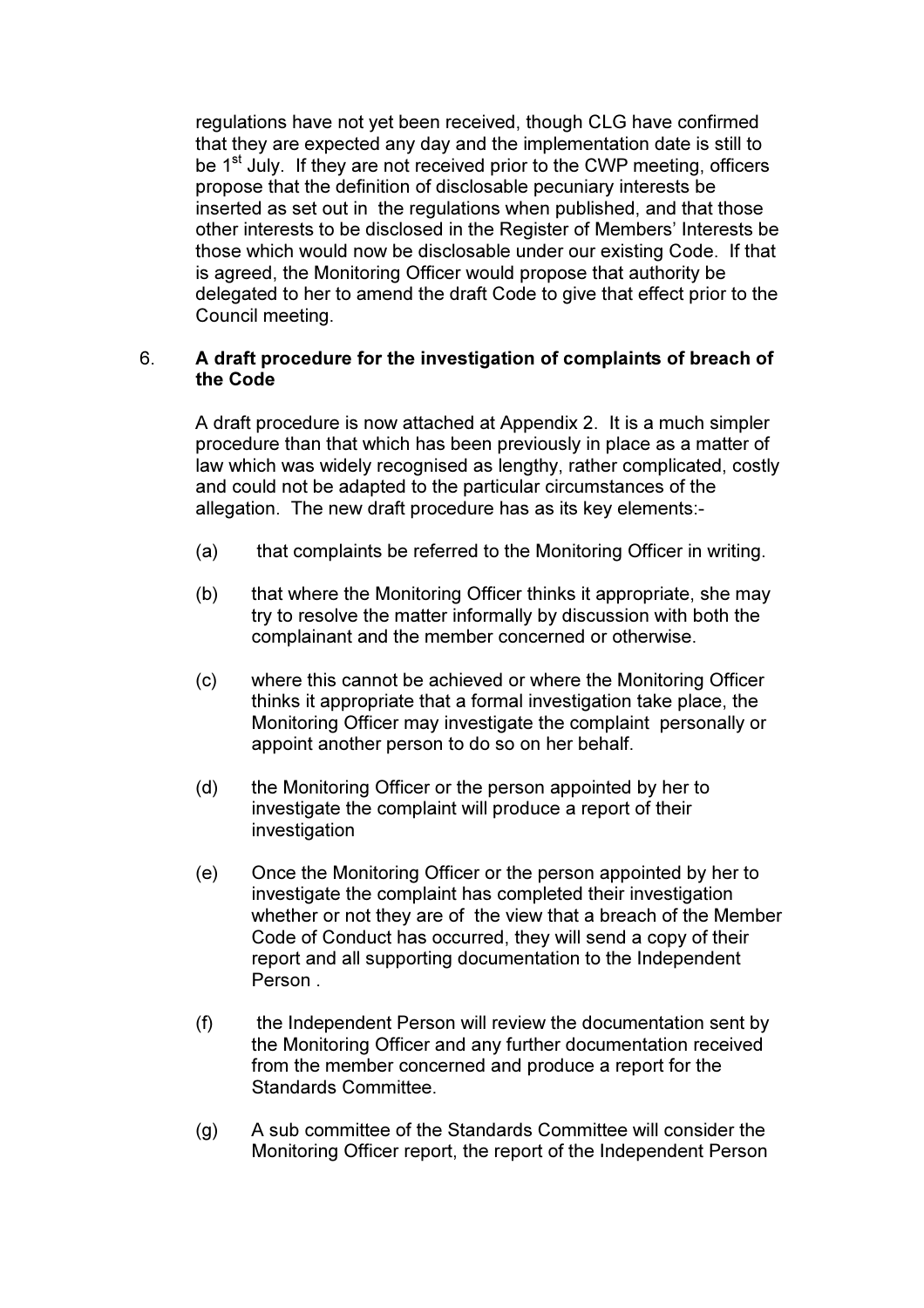and any written representations made by the member concerned.

- (h) At their own discretion the sub committee of the Standards Committee may call the member concerned, the Monitoring Officer and/or the person appointed by her to investigate the complaint, and the Independent Person and any other person they deem necessary to answer their questions should they choose to do so.
- (i) The sub committee of the Standards Committee will make a decision as to whether the Code of Conduct has been breached and if so what action to take in respect of that breach.
- (j) If the allegation is proven, the member will have a right of appeal to another sub committee of the Standards Committee. Their decision will be final.
- $(k)$  if the allegation appears to relate to failure to register or declare disclosable pecuniary interests, or to participation in the consideration of a matter where the member's interest precludes such participation, such breaches may result in prosecution. In appropriate circumstances such matters may be referred to the police at any time, at which point the Council's investigation may cease until the police investigation is complete.

# 7. A Standards Committee

- 7.1 The proposed composition and terms of reference of a Standards Committee are set out at Appendix 3. In accordance with the express wishes of the CWP, it is proposed that the Standards Committee continue and still consist of 6 councillors and 6 independent members. However it is noteworthy that with the abolition of the special legislative provisions allowing the independent members to vote, it will not be possible for the Committee to be independently chaired and only those members who are elected members of the Council will be allowed to vote on matters before it. The independent members will not have voting rights.
- 7.2 Officers suggest that the terms of reference of the existing Standards Committee be amended only to the extent that they reflect the new legislation and this is incorporated in the proposals in Appendix 3. Officers recommend that these terms of reference and the proposed composition of the Standards Committee are referred to full Council for approval.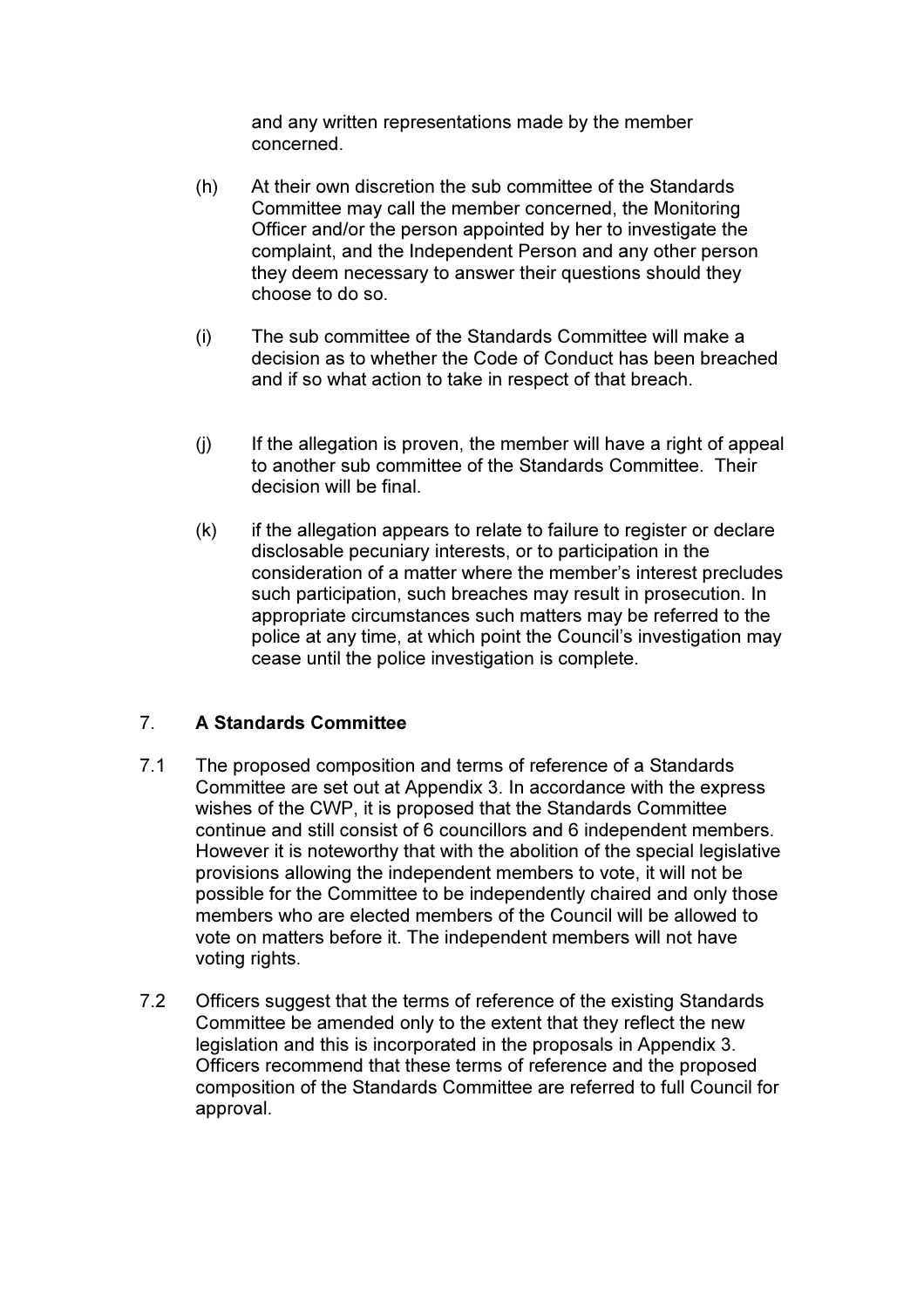### 8. An independent person

An advertisement calling for applications for the post of Independent Person to be involved in the procedure for handling allegations of breach of the Member Code of Conduct has been placed on the Council's website. Interviews are to take place in June and the outcome reported to the full Council with a recommendation for appointment at the next Council meeting.

# 9 Legal implications

- 9.1 The changes to the law are broadly reflected in the body of the report. However there are a number of points to highlight.
	- a) The Localism Act abolishes the old regime and a Commencement Order is to be laid imminently which will create a statutory duty under part 1 Chapter 7 Localism Act 2011 to have the new arrangements in place by  $1<sup>st</sup>$  July 2012.
	- b) Second, though the Localism Act 2011 requires that a person who has been a member or officer of the authority within the last 5 years will be precluded from being the Independent Person, DCLG have confirmed that there are to be transitional provisions for one year that those who have been members of the Standards Committee within that period may be so appointed provided that they are not members of the Standards Committee and Independent person at the same time. It is also DCLG's intention to make this transitional arrangement a permanent one. These measures are to be introduced by regulation yet to be seen. The advert has been placed on the assumption that the changes will be made to the law, but no appointment may be made of anyone who has acted in the role of member or officer in the last 5 years unless that regulation is forthcoming.
	- c) It is noteworthy that for breaches of the Code of Conduct which do not relate to those for which prosecution is the sanction, there are no special sanctions available to the Council or its Standards Committee. They will be limited to censure, publicity, and in very limited circumstances certain other actions.

#### 10. Human Rights Implications

Article 6 of the European Convention on Human Rights incorporated into national law by the Human Rights Act 1998 enshrines the right to a fair hearing. Officers advise that this requirement is met by the proposed procedure for handling allegations of breach which also fulfils the requirement for any hearing to comply with the rules of natural justice.